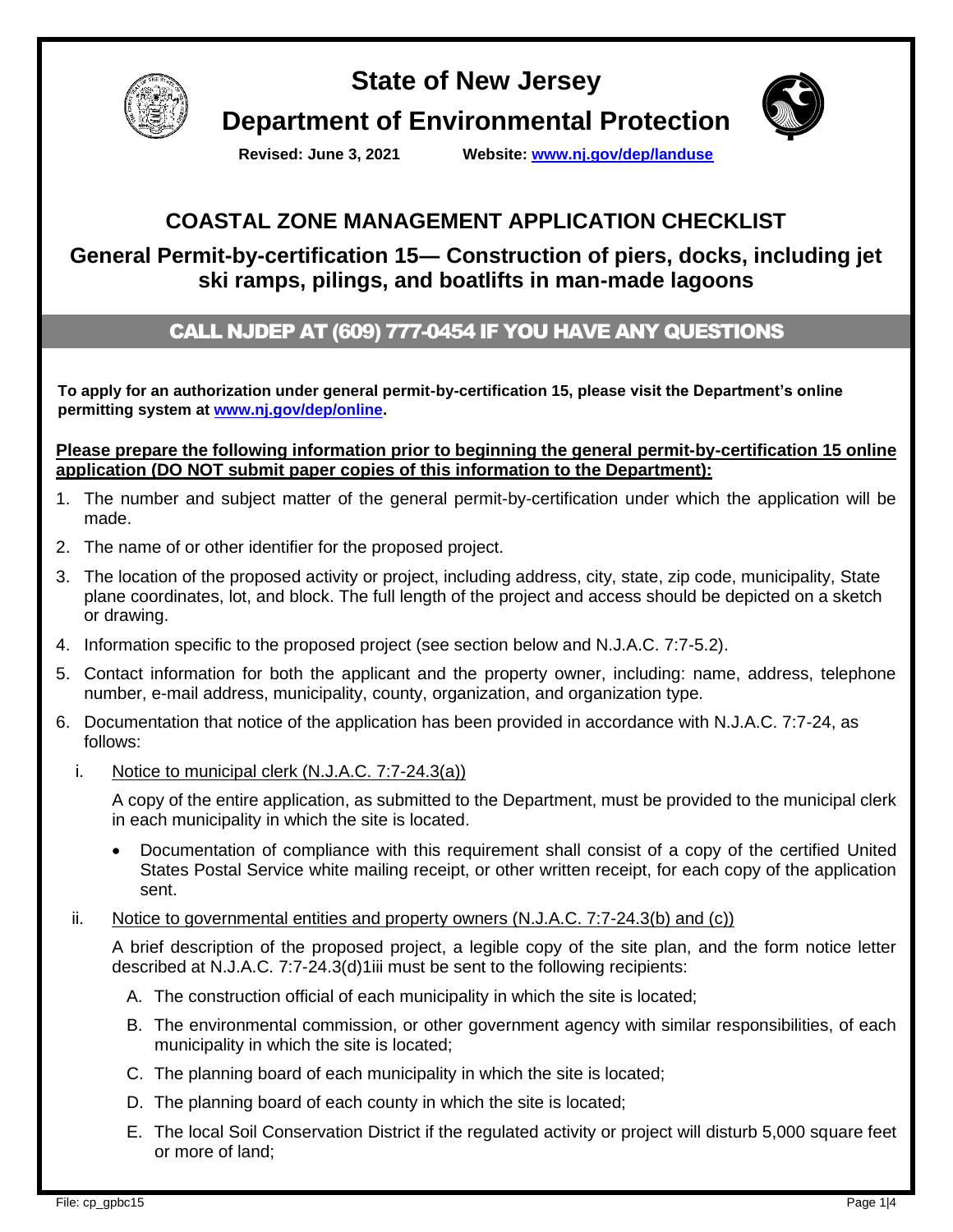- F. The Delaware Coastal Management Program if the activity is within the 12-mile circle with Delaware or is within 200 feet of the 12-mile circle; and
- G. Adjacent property owners:

If the application is for one of the following projects (listed at N.J.A.C 7:7-24.3(c)1-5), notice shall be sent to all owners of real property, including easements, located within 200 feet of any proposed above-ground structure that is part of the proposed development, such as a pumping station, treatment plant, groin, bulkhead, revetment or gabion, or dune walkover:

- A linear project of one-half mile or longer
- A shore protection development, including beach nourishment, beach and dune maintenance, or dune creation of one-half mile or longer
- A public project on a site of 50 acres or more
- An industrial or commercial project on a site of 100 acres or more
- Maintenance dredging of a State navigation channel of one-half mile or longer

For any other project, notice shall be sent to all owners of real property, including easements, located within 200 feet of the site of the proposed regulated activity.

The owners of real property, including easements, shall be those on a list that was certified by the municipality, with a date of certification no more than one year prior to the date the application is submitted.

- Documentation of compliance with this requirement shall consist of:
	- 1. A copy of the certified United States Postal Service white mailing receipt for each public notice that was mailed, or other written receipt;
	- 2. A certified list of all owners of real property, including easements, located within 200 feet of the property boundary of the site (including name, mailing address, lot, and block) prepared by the municipality for each municipality in which the project is located. The date of certification of the list shall be no earlier than one year prior to the date the application is submitted to the Department; and
	- 3. A copy of the form notice letter.
- The form notice letter required under N.J.A.C. 7:7-24.3(d)1iii shall read as follows:

*"This letter is to provide you with legal notification that an application for an authorization under coastal general permit-by-certification 15 <<has been/will be>> submitted to the New Jersey Department of Environmental Protection, Division of Land Resource Protection for the development shown on the enclosed plan(s). A brief description of the proposed project follows: <<INSERT DESCRIPTION OF THE PROPOSED PROJECT>>*

*The complete permit application package can be reviewed at either the municipal clerk's office in the municipality in which the site subject to the application is located, or by appointment at the Department's Trenton Office. The Department of Environmental Protection welcomes comments and any information that you may provide concerning the proposed development and site. Please submit your written comments within 15 calendar days of receiving this letter to:*

> *New Jersey Department of Environmental Protection Division of Land Resource Protection P.O. Box 420, Code 501-02A Trenton, New Jersey 08625 Attn: (Municipality in which the property is located) Supervisor"*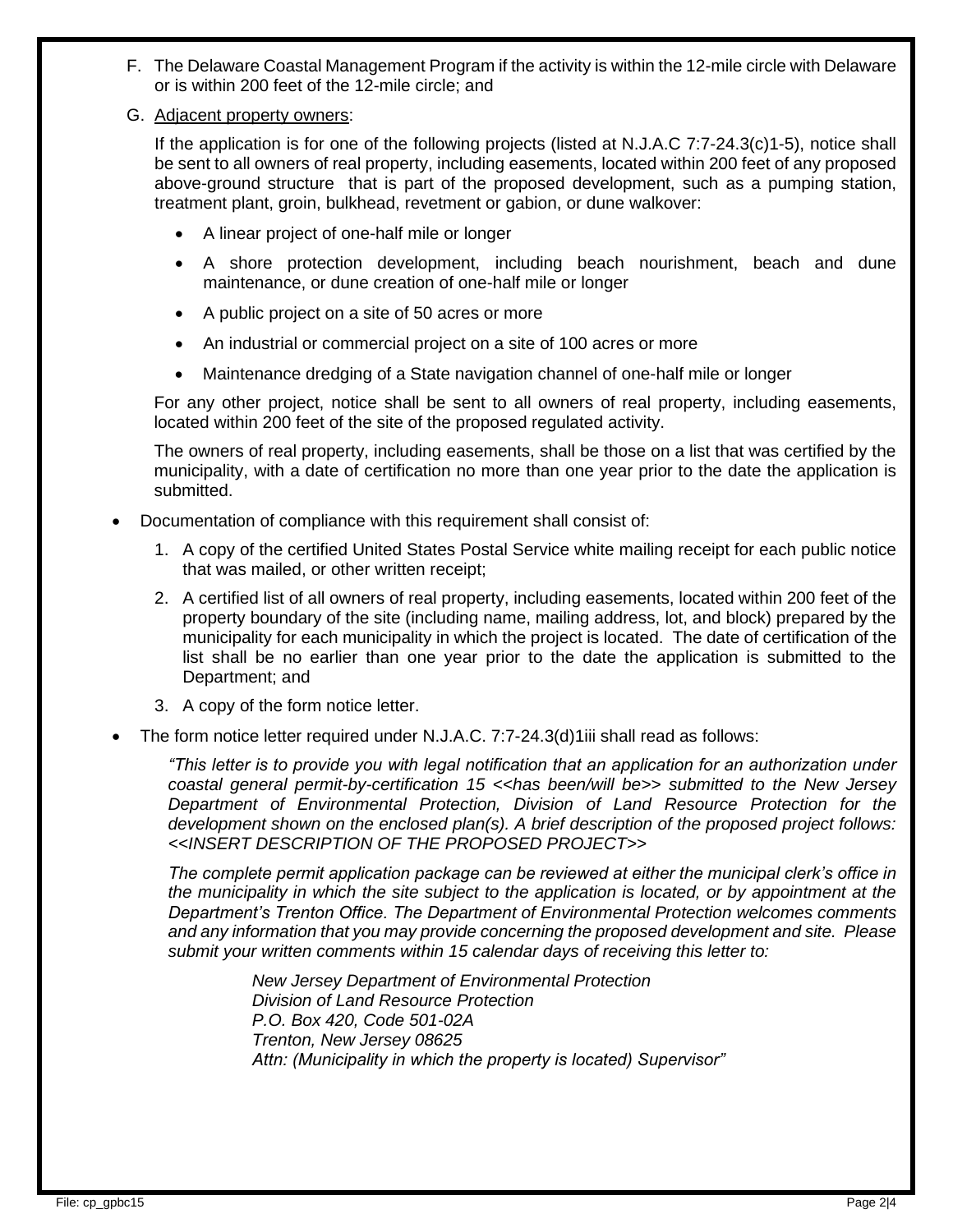#### iii. Newspaper notice (N.J.A.C. 7:7-24.5)

Newspaper notice, in the form of a legal notice or display advertisement in the official newspaper of the municipality(ies) in which the project site is located, or if no official newspaper exists, in a newspaper with general circulation in the municipality(ies), is required for the following projects:

- A. A linear project of one-half mile or longer
- B. A shore protection development, including beach nourishment, beach and dune maintenance, or dune creation of one-half mile or longer
- C. A public project on a site of 50 acres or more
- D. An industrial or commercial project on a site of 100 acres or more
- E. Maintenance dredging of a State navigation channel of one-half mile or longer

#### **If your project is not one listed above, newspaper notice is not required.**

- Documentation of newspaper notice shall consist of:
	- 1. A copy of the published newspaper notice; and
	- 2. The date and name of the newspaper in which notice was published.
- The newspaper notice may be either a legal notice or display advertisement and must read as follows:

*"Take notice that an application for an authorization under coastal general permit-by-certification 15 <<has been/will be>> submitted to the New Jersey Department of Environmental Protection, Division of Land Resource Protection for the development described below:*

> *APPLICANT: PROJECT NAME:*

*PROJECT DESCRIPTION:*

*PROJECT STREET ADDRESS:*

*BLOCK: LOT:*

*MUNICIPALITY: COUNTY:*

*The complete permit application package can be reviewed at either the municipal clerk's office in the municipality in which the site subject to the application is located, or by appointment at the Department's Trenton Office. The Department of Environmental Protection welcomes comments and any information that you may provide concerning the proposed development and site. Please submit your written comments within 15 calendar days of receiving this letter to:*

> *New Jersey Department of Environmental Protection Division of Land Resource Protection P.O. Box 420, Code 501-02A 501 East State Street Trenton, New Jersey 08625 Attn: (Municipality in which the property is located) Supervisor"*

7. Certification that the applicant has obtained written consent from the property owner that the application can be made on the property owner's behalf. This certification is required regardless of whether the applicant and property owner are the same person. The Property Owner Certification form can be used to obtain the necessary signatures. The form is available at [https://nj.gov/dep/landuse/download/lur\\_042.pdf.](https://nj.gov/dep/landuse/download/lur_042.pdf)

8. The PIN that was issued to the applicant upon registering with the Department's online permitting system.

9. The application fee for a general permit-by-certification set forth at N.J.A.C. 7:7-25.1.